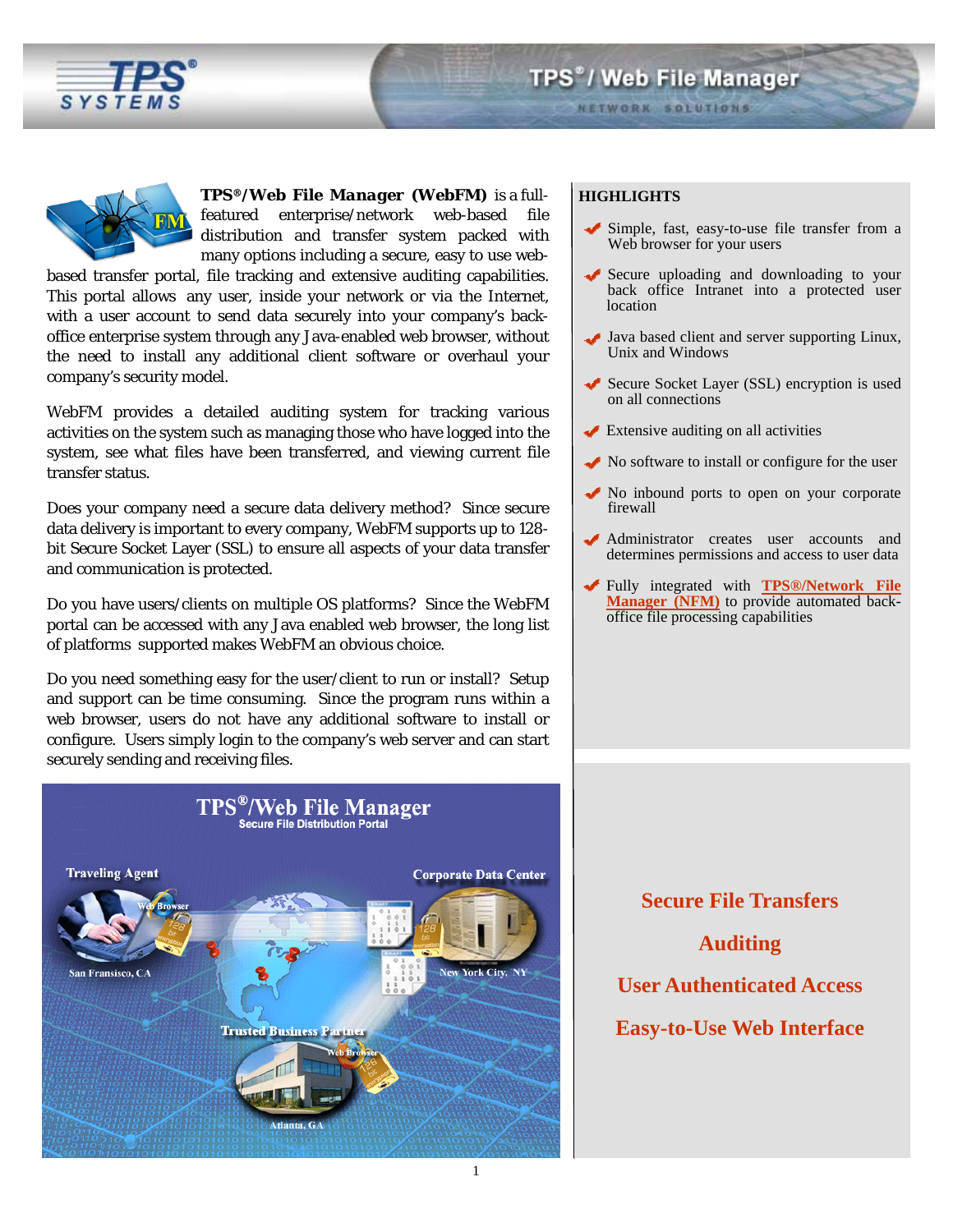

## *TPS®/WebFM* components:



*TPS®/WebFM Server* is deployed inside your corporate Intranet, and secured using your company's SSL Credentials. While the WebFM Server accepts direct connections from the remote browser clients, doing so would require your corporate firewall to be opened on an inbound port. Since this is not usually feasible nor secure, WebFM employs Secure Bridging technology to provide a robust and secure portal (see WebFM Secure Bridge).

The WebFM Server is responsible for maintaining audit records, establishing an SSL connection to the WebFM Client (once the user has been authorized), maintaining user permissions to files and directories, storing files to be picked up or passed to the WebFM Client. Optionally, if you choose to use TPS®/Network File Manager (NFM), the WebFM Server will forward audit records to Network File Manager's (NFM) Server.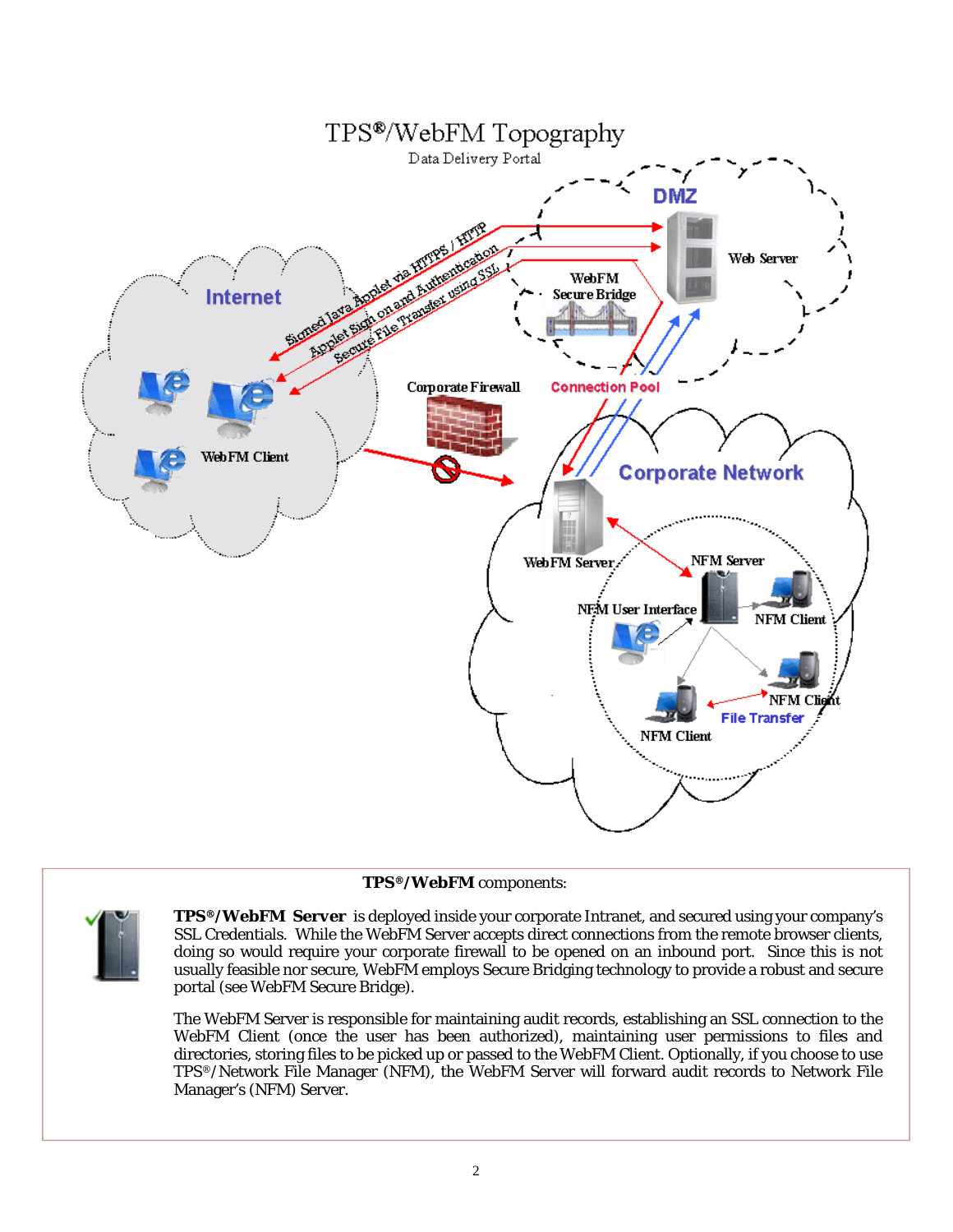

*TPS®/WebFM Secure Bridge (not required)* is deployed on your company's public web server, which is typically hosted in an unsecured Demilitarized Zone (DMZ). The WebFM Secure Bridge accepts incoming connections from the WebFM Server (originating inside your firewall), and completes SSL negotiations to create a secure channel (from the Connection Pool) to the web server. The WebFM Secure Bridge then accepts connections from the WebFM Clients. Each WebFM client connection is then assigned to a server channel from the Connection Pool, creating an end-to-end pipe from the client's web browser to the WebFM server. Next, the WebFM client is forced to also complete SSL negotiations with the WebFM Server; resulting in a secure SSL encrypted pipe for transferring files.

The final SSL pipe is carried from client to server, with the WebFM Secure Bridge acting only as a raw data pass through. Data is never decrypted, nor stored on the Web Server.

All connections between the WebFM Server and WebFM Secure Bridge are initiated by the WebFM Server, which means they are outbound connections, generally allowed by most firewalls. Therefore, there is no need to alter your firewall settings, or open any inbound ports to your corporate network.



*TPS®/WebFM Client* is a signed Java Applet embedded within an HTML page. The Applet loads when a user visits your organization's web page, and presents a sign on screen to the user for authentication. An Explorer style interface gives the user access to local files, and a limited access area on the WebFM server, similar to an FTP user's home directory. Access to both client and server side directory, as well as upload, download, and delete permissions can be configured on the server. The client interface has a status window showing file transfers in progress, and historical information.

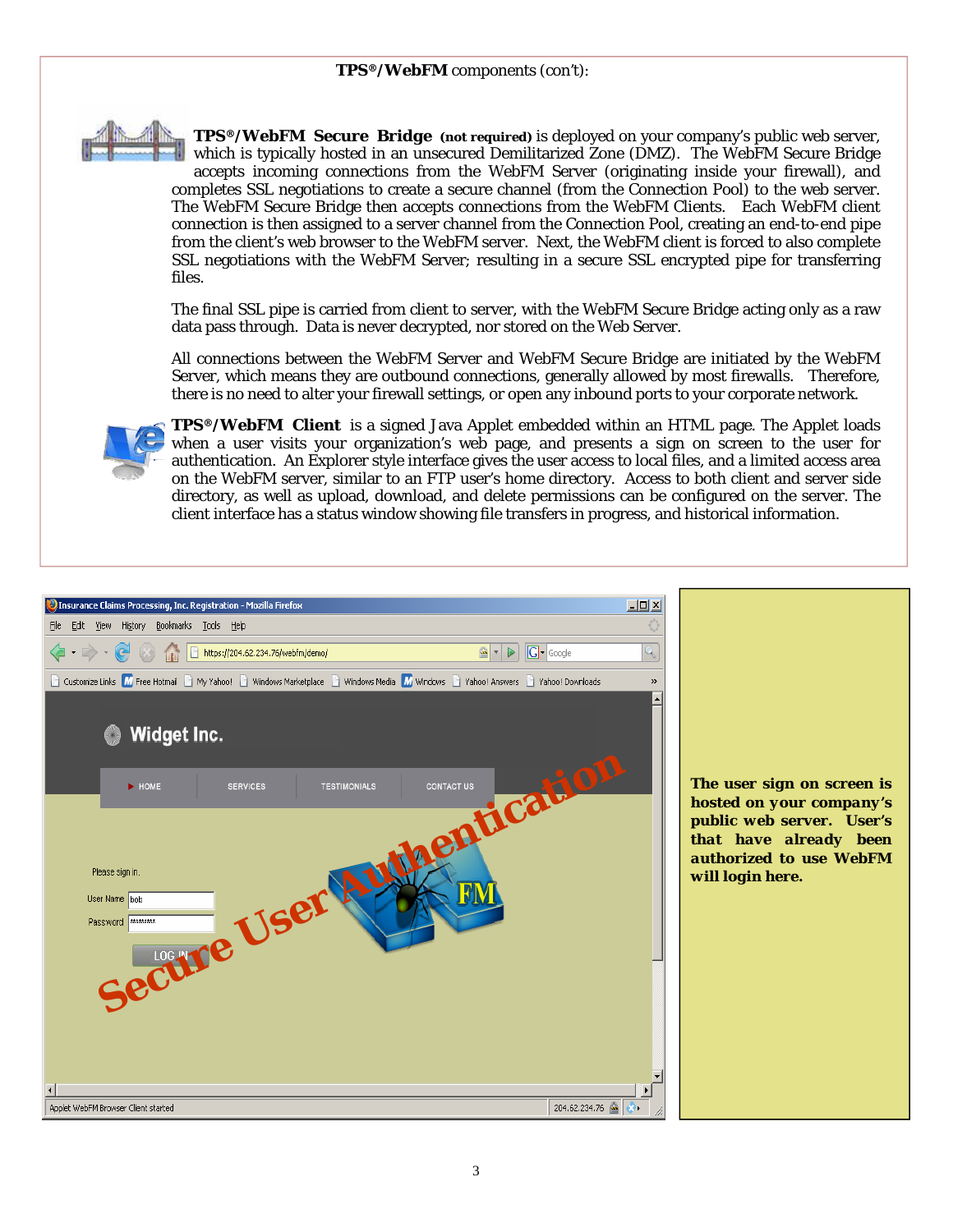

|                | $\Box$<br><b><i>M</i></b> webfm |                                          |          |                    |                                                     |                                                                                                                               |                                                         |  |  |  |
|----------------|---------------------------------|------------------------------------------|----------|--------------------|-----------------------------------------------------|-------------------------------------------------------------------------------------------------------------------------------|---------------------------------------------------------|--|--|--|
|                |                                 | <b>il</b> Audits<br>Diagnostics<br>Users |          |                    | $\underline{\blacksquare}$<br><b>M</b> Audit Detail |                                                                                                                               |                                                         |  |  |  |
| ID.            |                                 | Time                                     | Session  | User               | Client                                              | ID.                                                                                                                           | 17                                                      |  |  |  |
| $\overline{2}$ |                                 | 2008-03-14 16:20:16.234                  | 0        |                    | Server                                              | CHAIN<br>Time                                                                                                                 | 1<br>2008-03-14 16:25:38.656                            |  |  |  |
| 3              |                                 | 2008-03-14 16:20:16.64                   | 0        |                    | Server                                              | User anonymous logged in: sending configuration<br>### Configuration for anonymous<br>first name=Anonymous                    |                                                         |  |  |  |
| 4              |                                 | 2008-03-14 16:20:16.64                   | 0        |                    | Server                                              |                                                                                                                               |                                                         |  |  |  |
| 5              |                                 | 2008-03-14 16:20:17.359                  | 0        |                    | Server                                              |                                                                                                                               |                                                         |  |  |  |
| 6              |                                 | 2008-03-14 16:20:57.234                  | 8140933  |                    | 127.0.0.1                                           |                                                                                                                               |                                                         |  |  |  |
| 7              |                                 | 2008-03-14 16:20:57.265                  | 0        |                    | Server                                              | last name=User                                                                                                                |                                                         |  |  |  |
| 8              |                                 | 2008-03-14 16:25:33.109                  | 0        |                    | mkdirlocal=1<br>Server                              |                                                                                                                               |                                                         |  |  |  |
| 9              |                                 | 2008-03-14 16:25:33.609                  | 0        |                    | writelocal=1<br>Server                              |                                                                                                                               |                                                         |  |  |  |
|                | 10                              | 2008-03-14 16:25:33.625                  | 0        |                    | Server                                              | mkdirremote=1<br>$\begin{array}{c c c c c} \hline \textbf{0} & \textbf{0} & \textbf{0} & \textbf{0} & \textbf{0} \end{array}$ |                                                         |  |  |  |
|                | 11                              | 2008-03-14 16:25:33.625                  | 0        |                    | Server                                              |                                                                                                                               |                                                         |  |  |  |
|                | 12                              | 2008-03-14 16:25:33.64                   | 0        |                    | Server                                              |                                                                                                                               | Close                                                   |  |  |  |
|                | 14                              | 2008-03-14 16:25:34:14                   | 0.       |                    | Server                                              |                                                                                                                               |                                                         |  |  |  |
|                | 15                              | 2008-03-14 16:25:38.5                    | 13420065 |                    | 127.0.0.1                                           |                                                                                                                               | Browser client connected. 127.0.0.1:8300 -- 127.0.0.1:  |  |  |  |
|                |                                 | 16 2008-03-14 16:25:38.531               | 13420065 | anonymou 127.0.0.1 |                                                     |                                                                                                                               | User attempting login: 127.0.0.1:8300 -- 127.0.0.1:3493 |  |  |  |
|                | 17                              | 2008-03-14 16:25:38.656                  | 13420065 | anonymou 127.0.0.1 |                                                     |                                                                                                                               | User anonymous logged in: sending configuration         |  |  |  |

*Extensive auditing is p e r f o r m e d o n a l l activities. A WebFM administrator of the WebFM system can view the status of file transfers through a different screen not available to users.*